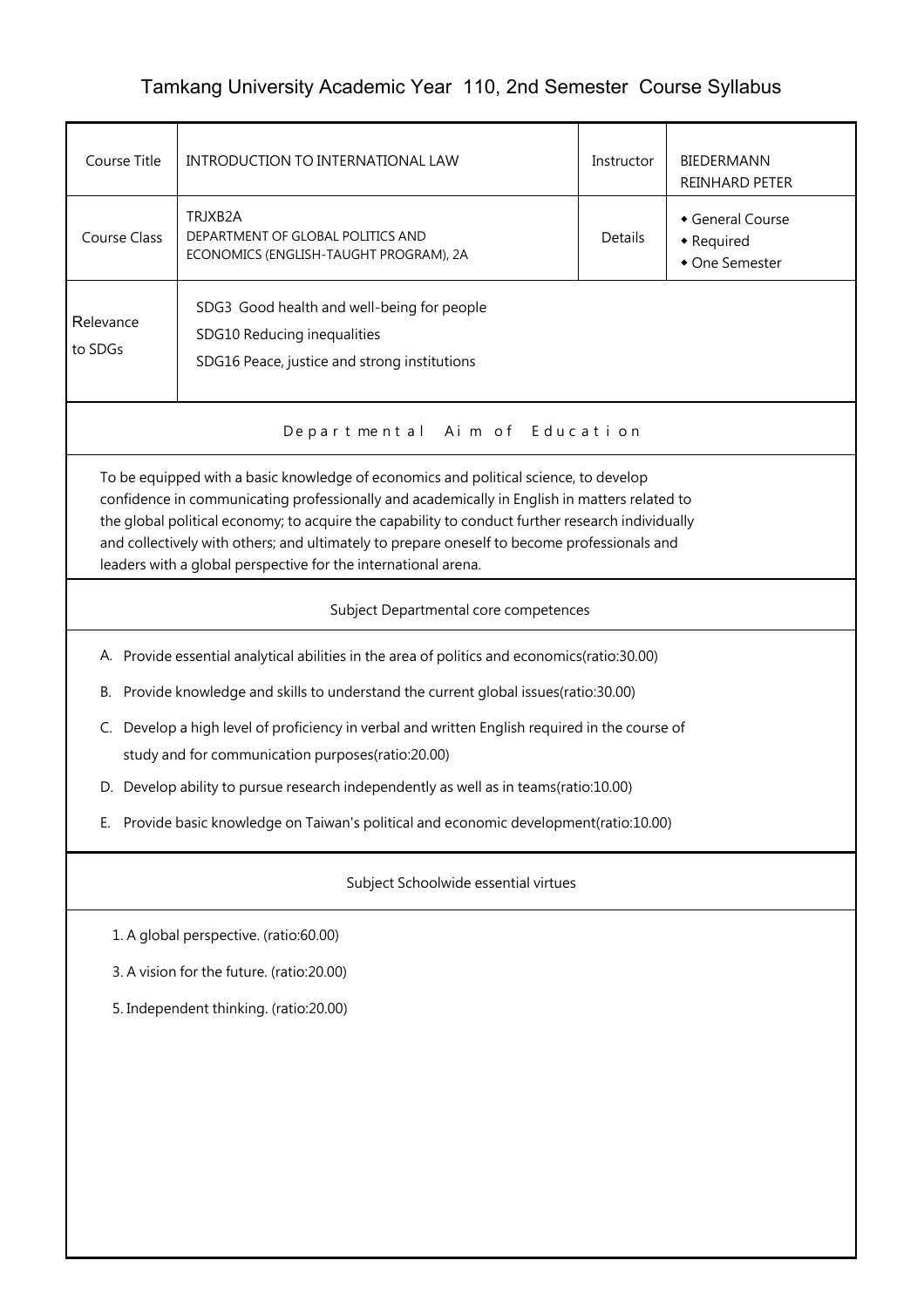| Interest in international law has increased greatly over the past decade, largely<br>because of its central place in discussions such as the Iraq War and Guantanamo,<br>the World Trade Organisation, the anti-capitalist movement, the Kyoto Convention<br>on climate change, and the apparent failure of the international system to deal<br>Course<br>with the situations in Palestine and Darfur, and the plights of refugees and illegal<br>Introduction<br>immigrants around the world. This Introduction explains what international law is,<br>what its role in international society is, and how it operates                                                                                    |                                                                                                                                                                                                                     |                                         |                          |                                                                                                                    |                               |  |  |
|-----------------------------------------------------------------------------------------------------------------------------------------------------------------------------------------------------------------------------------------------------------------------------------------------------------------------------------------------------------------------------------------------------------------------------------------------------------------------------------------------------------------------------------------------------------------------------------------------------------------------------------------------------------------------------------------------------------|---------------------------------------------------------------------------------------------------------------------------------------------------------------------------------------------------------------------|-----------------------------------------|--------------------------|--------------------------------------------------------------------------------------------------------------------|-------------------------------|--|--|
| The correspondences between the course's instructional objectives and the cognitive, affective,<br>and psychomotor objectives.<br>Differentiate the various objective methods among the cognitive, affective and psychomotor<br>domains of the course's instructional objectives.<br>I. Cognitive: Emphasis upon the study of various kinds of knowledge in the cognition of<br>the course's veracity, conception, procedures, outcomes, etc.<br>II. Affective: Emphasis upon the study of various kinds of knowledge in the course's appeal,<br>morals, attitude, conviction, values, etc.<br>III. Psychomotor: Emphasis upon the study of the course's physical activity and technical<br>manipulation. |                                                                                                                                                                                                                     |                                         |                          |                                                                                                                    |                               |  |  |
| No.                                                                                                                                                                                                                                                                                                                                                                                                                                                                                                                                                                                                                                                                                                       |                                                                                                                                                                                                                     | <b>Teaching Objectives</b>              |                          |                                                                                                                    | objective methods             |  |  |
| $\mathbf{1}$                                                                                                                                                                                                                                                                                                                                                                                                                                                                                                                                                                                                                                                                                              | This course is an introduction to international law for students of<br>Cognitive<br>international relations. Therefore, we will emphasize how<br>international law and international relations relate to each other |                                         |                          |                                                                                                                    |                               |  |  |
|                                                                                                                                                                                                                                                                                                                                                                                                                                                                                                                                                                                                                                                                                                           |                                                                                                                                                                                                                     |                                         |                          | The correspondences of teaching objectives : core competences, essential virtues, teaching methods, and assessment |                               |  |  |
| No.                                                                                                                                                                                                                                                                                                                                                                                                                                                                                                                                                                                                                                                                                                       | Core Competences                                                                                                                                                                                                    |                                         | <b>Essential Virtues</b> | <b>Teaching Methods</b>                                                                                            | Assessment                    |  |  |
| 1                                                                                                                                                                                                                                                                                                                                                                                                                                                                                                                                                                                                                                                                                                         | <b>ABCDE</b>                                                                                                                                                                                                        |                                         | 135                      | Lecture                                                                                                            | Testing, Study<br>Assignments |  |  |
|                                                                                                                                                                                                                                                                                                                                                                                                                                                                                                                                                                                                                                                                                                           |                                                                                                                                                                                                                     |                                         |                          | Course Schedule                                                                                                    |                               |  |  |
| Week                                                                                                                                                                                                                                                                                                                                                                                                                                                                                                                                                                                                                                                                                                      | <b>Course Contents</b><br>Date                                                                                                                                                                                      |                                         | <b>Note</b>              |                                                                                                                    |                               |  |  |
| 1                                                                                                                                                                                                                                                                                                                                                                                                                                                                                                                                                                                                                                                                                                         | $111/02/21$ ~<br>111/02/25                                                                                                                                                                                          | Preparation                             |                          |                                                                                                                    |                               |  |  |
| 2                                                                                                                                                                                                                                                                                                                                                                                                                                                                                                                                                                                                                                                                                                         | $111/02/28$ ~<br>111/03/04                                                                                                                                                                                          | What is International Law?              |                          |                                                                                                                    |                               |  |  |
| 3                                                                                                                                                                                                                                                                                                                                                                                                                                                                                                                                                                                                                                                                                                         | $111/03/07$ ~<br>111/03/11                                                                                                                                                                                          | Where does International Law Come from? |                          |                                                                                                                    |                               |  |  |
| 4                                                                                                                                                                                                                                                                                                                                                                                                                                                                                                                                                                                                                                                                                                         | $111/03/14$ ~<br>111/03/18                                                                                                                                                                                          | Implementing International Law          |                          |                                                                                                                    |                               |  |  |
| 5                                                                                                                                                                                                                                                                                                                                                                                                                                                                                                                                                                                                                                                                                                         | $111/03/21$ ~<br>111/03/25                                                                                                                                                                                          | Principles of international law         |                          |                                                                                                                    |                               |  |  |